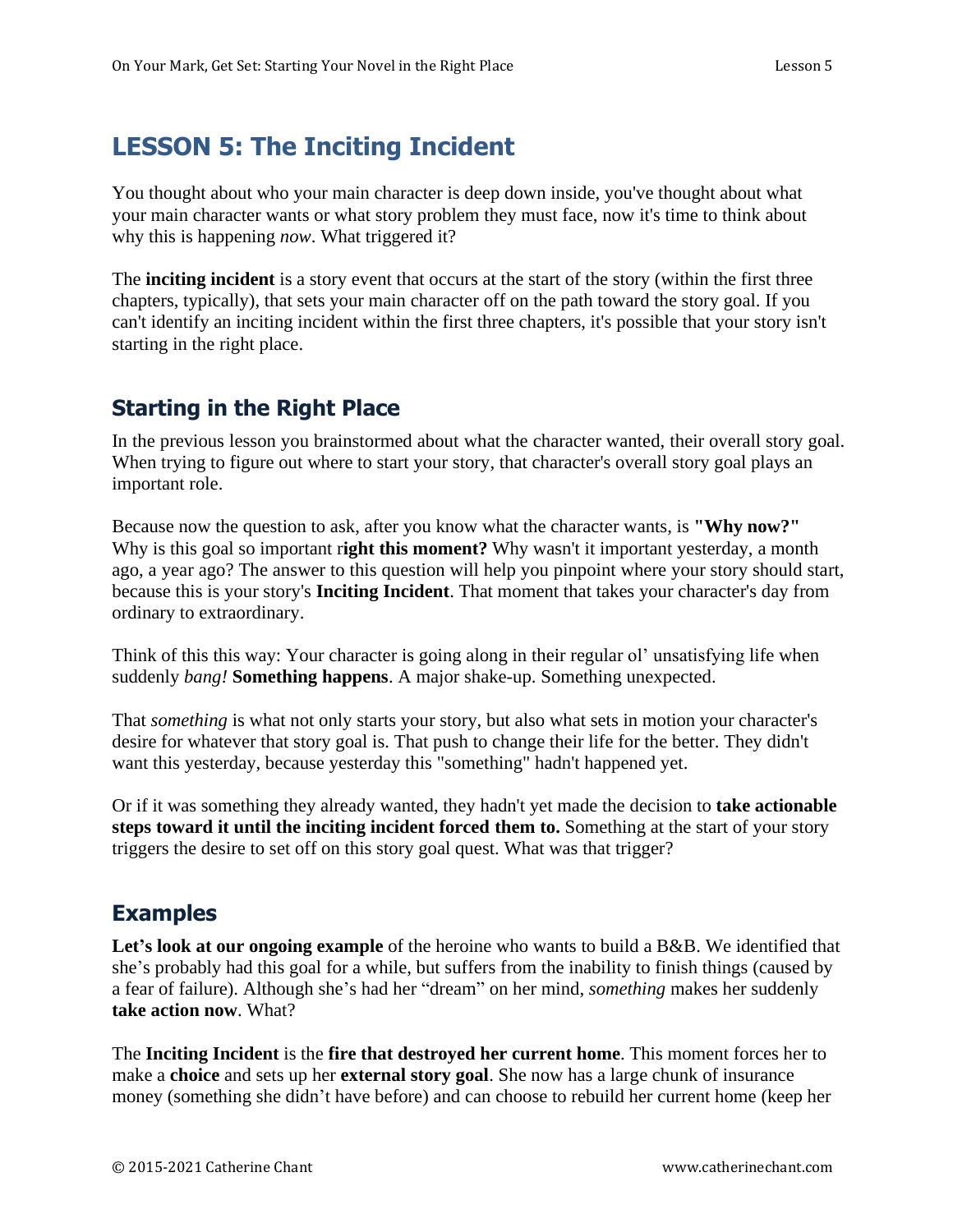unfulfilled life as it is) or take a chance and go for her dream. She chooses to try for her dream, and that's her first step toward not only her B&B goal, but also toward facing her emotional issues and proving to herself that she can finish something she starts. And while this first choice to act has not solved all her problems, she's (unconsciously) set herself on a path toward those solutions.

Let's look at another **example**: a woman who's in love with her best friend. They may have been like this for years, since their childhood even, and she's always dreamed that maybe one day they'd be a couple...

Now suddenly he comes to her and says he's going to propose to another woman and wants her help picking out the ring. Yikes! That's an **inciting incident**, all right. If the main character doesn't **act quickly**, she's about to lose the man she loves to someone else.

So now **she acts on her story goal**, which is to **stop him from marrying the wrong person** and get him to realize that she's the right person. (Notice how even though this goal is related to love, it's not love itself. It's a tangible goal with actionable steps.)

The key here to identifying the **inciting incident** is **ACTION**. Action related to the **external story goal**.

Ideally, your inciting incident should happen within the first Act of the story, which in terms of chapter lengths is usually about the first three chapters, or first 1/3 of the book.

**Most inciting incidents happen in the first chapter because they make an excellent "hook" to propel the reader into the next chapter**, but in some stories (particularly those that require a lot of world building—such as fantasy and sci-fi novels), the author may take longer to show the main character's "ordinary world" before the major shake-up.

There's no "rule" to say an inciting incident must happen by page X, but keep in mind that **anything that happens before this incident is back story, not "the story" yet.** The story, your main character's journey to become a better person, etc., starts with "the inciting incident."

So, you need to look carefully at what comes before the incident, and make sure this information needs to be there, that it's not just details that could be woven in piece by piece in later chapters as it becomes necessary to know. This is one of the reasons the exercises in the earlier lessons had you focus so much on learning back story details, creating a timeline of past events, and how to reveal back story in context of present events.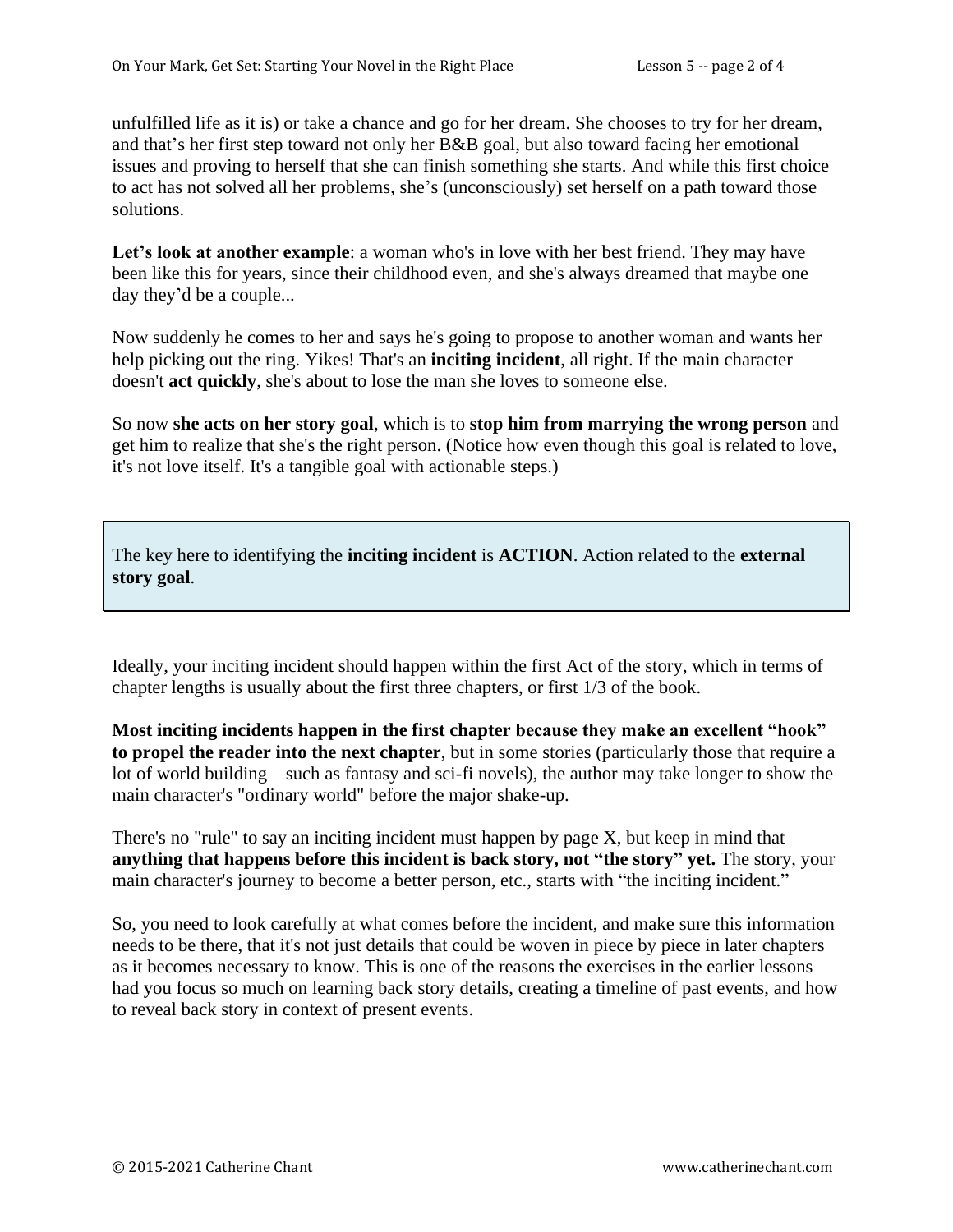### **Inciting Incident Examples from Books and Movies**

• *Las Vegas Pregnancy Surprise by Shirley Jump* – when Molly discovers she's pregnant after a one-night stand in Vegas.

The pregnancy test is the very first scene (very first line, in fact). Definitely starts the story off with a bang. As the chapter progresses, you learn more about Molly's ordinary life through her worries about how the unexpected pregnancy affects it. (Back story revealed in context).

• *Blue Dahlia by Nora Roberts* – when Stella's husband Kevin dies in the plane crash.

Although there is an engaging prologue at the start of the story to set up the supernatural story element, it's the plane crash in Chapter 1 that turns Stella's world upside down and sets her on the path that becomes the plot of the book. Stella's husband dies leaving her with children to care for, which presents her with choices of what to do next. She *acts* on her choice and her new adventure begins.

• *While You Were Sleeping* – when Lucy rescues Peter from the train tracks.

This happens close to the start of the movie, but you do get a glimpse at Lucy's empty life before this moment and the voice-over gives you some of her relevant back story to help paint the picture of a woman with no family, alone during the holidays, who fills her time with day dreams about adventures she'll never take.

• *Raiders of the Lost Ark* – when Indy receives a visitor on campus asking for his help in retrieving the ark.

Notice how this happens after an introductory action sequence that shows Indy in his "ordinary life." When the visitors arrive and explain the problem to him, he might be resistant at first, but ultimately makes a **choice to act** on this information. Thus his external story goal is created and the real story begins.

### **Exercise**

- 1. Describe your main character's "ordinary life"--job, family, hobbies, daily or routine activites
- 2. Review your main character's GMC, particularly the Story Goal and Motivation.
- 3. Ask "Why now?" about the story goal. What happened that made this goal so vital, so urgent?

Ask yourself, "What's the shake-up in the story that gets my main character to act and start on the road toward their overall story goal?"